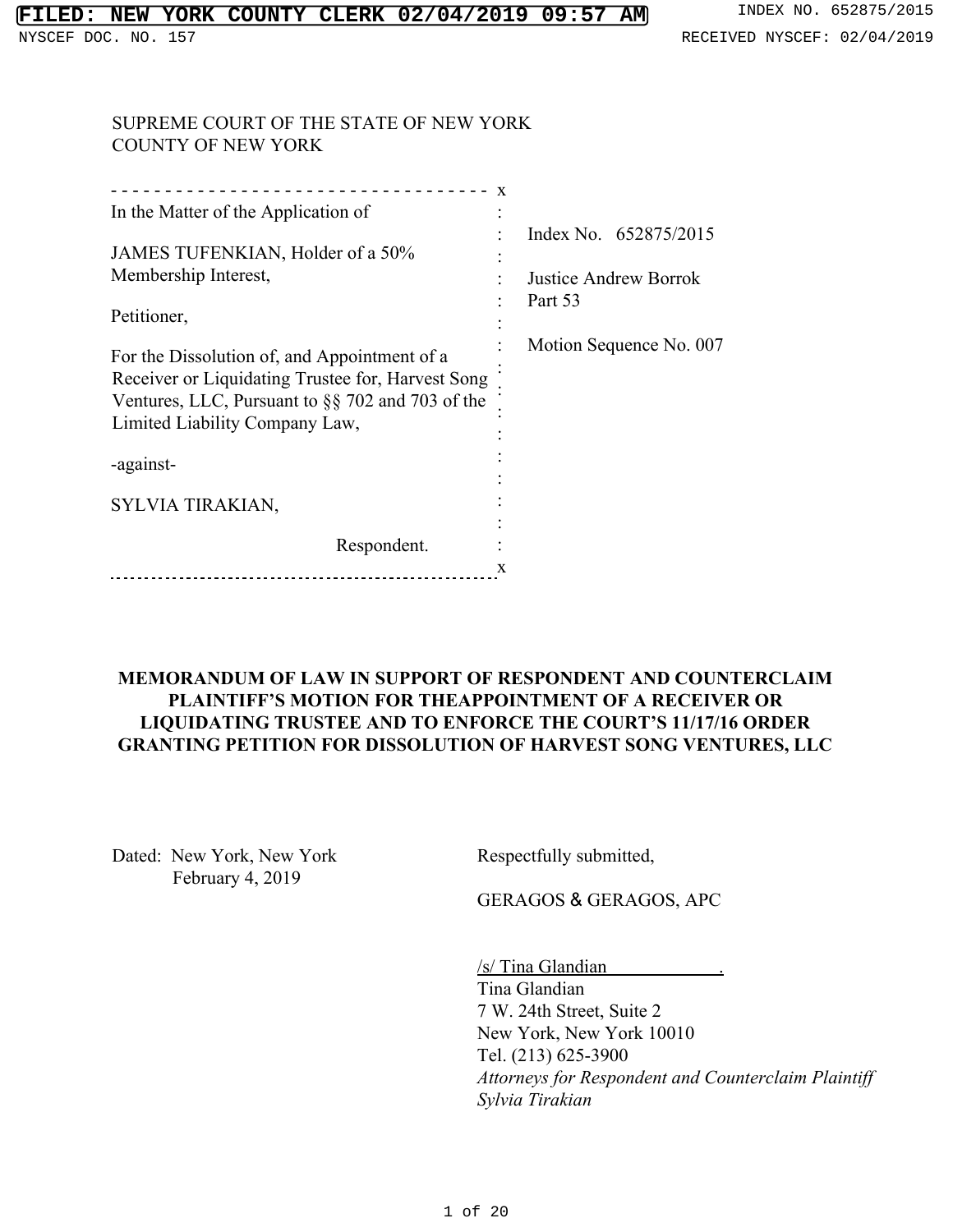# **TABLE OF CONTENTS**

| $I_{\cdot}$ | Respondent Has Made a Clear Evidentiary Showing that the Appointment of a Receiver<br>or Liquidating Trustee Is Necessary to Protect Respondent's Property Interests12 |     |
|-------------|------------------------------------------------------------------------------------------------------------------------------------------------------------------------|-----|
| П.          |                                                                                                                                                                        |     |
| III.        |                                                                                                                                                                        |     |
| IV.         | Respondent Should Be Awarded Her Attorneys' Fees And Costs In Defending                                                                                                |     |
|             |                                                                                                                                                                        |     |
|             |                                                                                                                                                                        | .20 |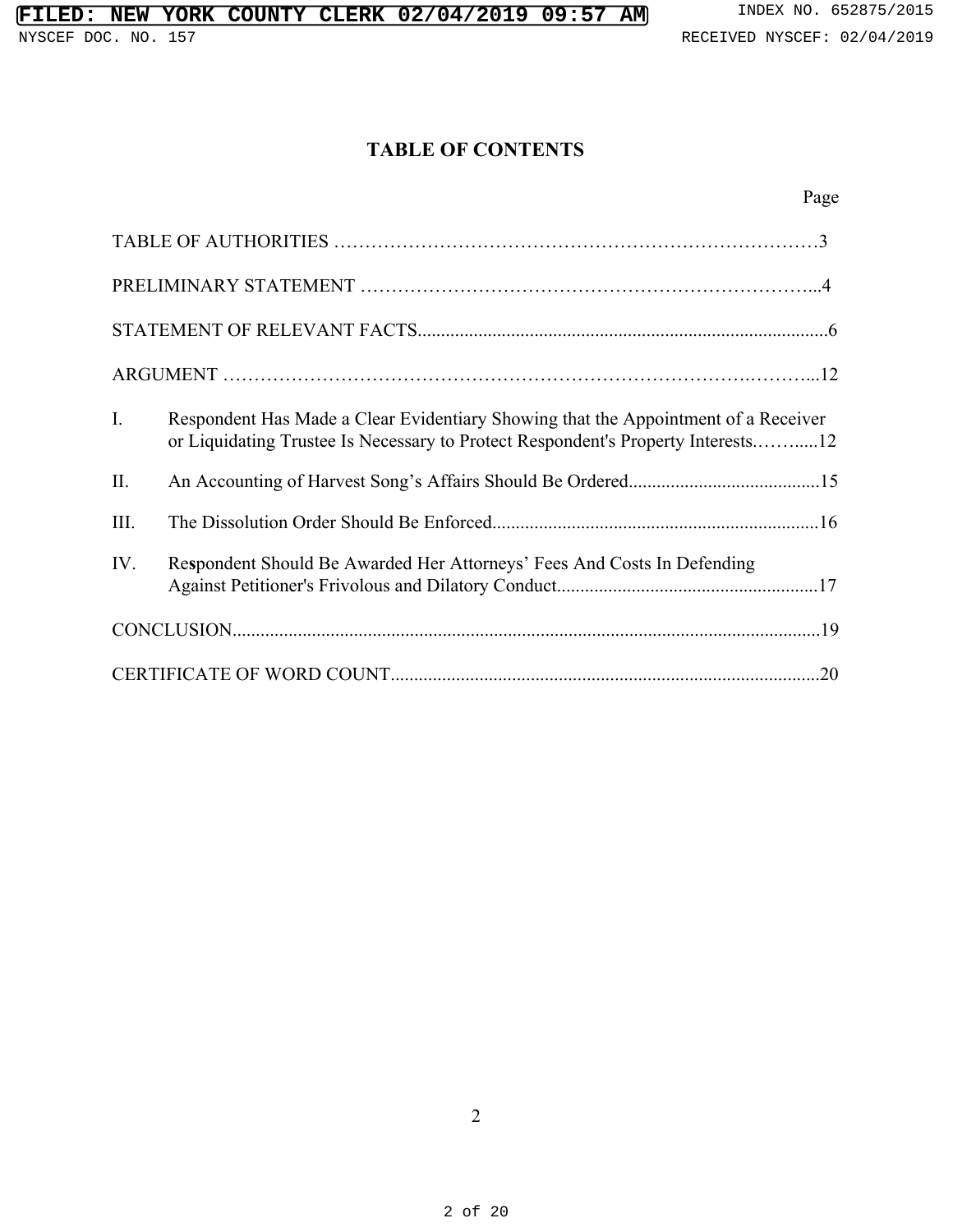# **TABLE OF AUTHORITIES**

Pages(s)

# **Cases**

| Butler v. Gibbons,                                                                            |       |
|-----------------------------------------------------------------------------------------------|-------|
| Matter of Eugene,                                                                             | 14    |
| Meagher v. Doscher,                                                                           | -13   |
| Nelson v. Nelson.                                                                             | 13    |
| S. Z. B. Corp. v. Ruth,                                                                       |       |
| Visual Arts Found., Inc. v. Egnasko,<br>91 A.D.3d 578, 579, 939 N.Y.S.2d 13 (1st Dep't 2012). | 18-19 |

# **Statutes and Rules**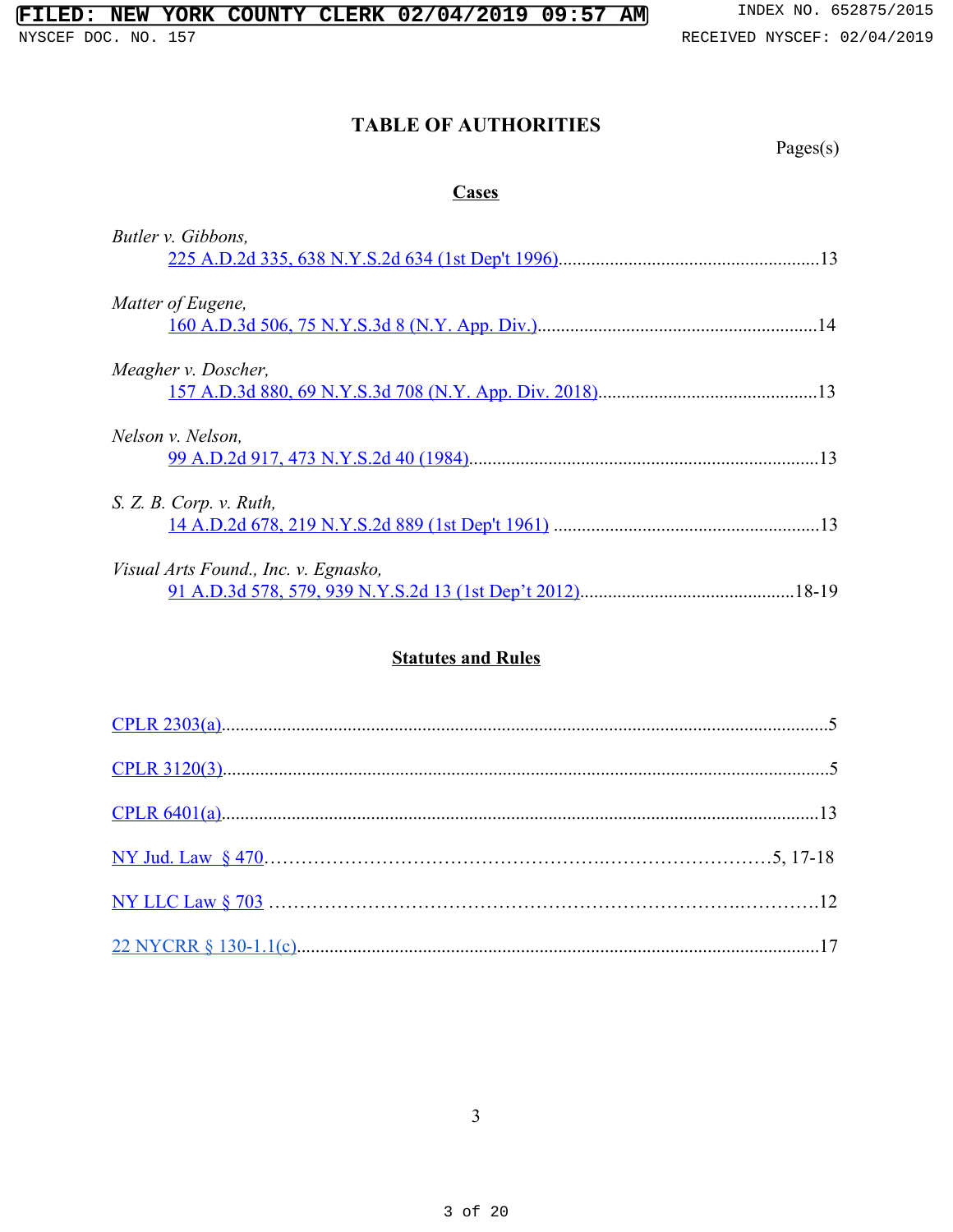Respondent and Counterclaim Plaintiff Sylvia Tirakian respectfully submits this memorandum of law in support of her Motion for a Receiver or Liquidating Trustee and to Enforce the Court's 11/17/16 Order Denying Motion to Dismiss and Granting Petition for Dissolution of Harvest Song Ventures, LLC.

#### **PRELIMINARY STATEMENT**

This case arises from the Verified Petition filed in 2015, and amended in 2016, by Petitioner James Tufenkian (hereafter "Petitioner") against Respondent Sylvia Tirakian (hereafter "Respondent" or "Ms. Tirakian") for the judicial dissolution of their company, Harvest Song Ventures, LLC ("Harvest Song" or the "Company") of which they are each a 50% owner. Based directly on repeated representations by Petitioner, his counsel, and his Chief Financial Officer that the Company was insolvent and *had shut down its active operations*, Justice Ramos ordered that Harvest Song be dissolved on November 17, 2016 (the "Dissolution Order"). *See* Exhibits A-C to the Affirmation of Tina Glandian dated February 4, 2019 (hereafter "Glandian Aff."), submitted in support of this Motion. Not only has Petitioner failed to make any efforts to dissolve the Company in conformity with the Court's Dissolution Order, but he has also actively concealed the ongoing operation of the Company (and his collection of revenues) by operating the sale of jams under Tufenkian Import/Export Ventures, Inc.--an unrelated carpet and rug business that Petitioner solely owns. As it turns out, all of the representations to Justice Ramos, on which the Dissolution Order was premised, were false.

Discovery has revealed that Petitioner and his Chief Financial Officer ("CFO"), Eric Jacobson--who both submitted sworn affidavits attesting to Harvest Song's insolvency and inactivity in order to convince Justice Ramos to grant judicial dissolution--were continuing (and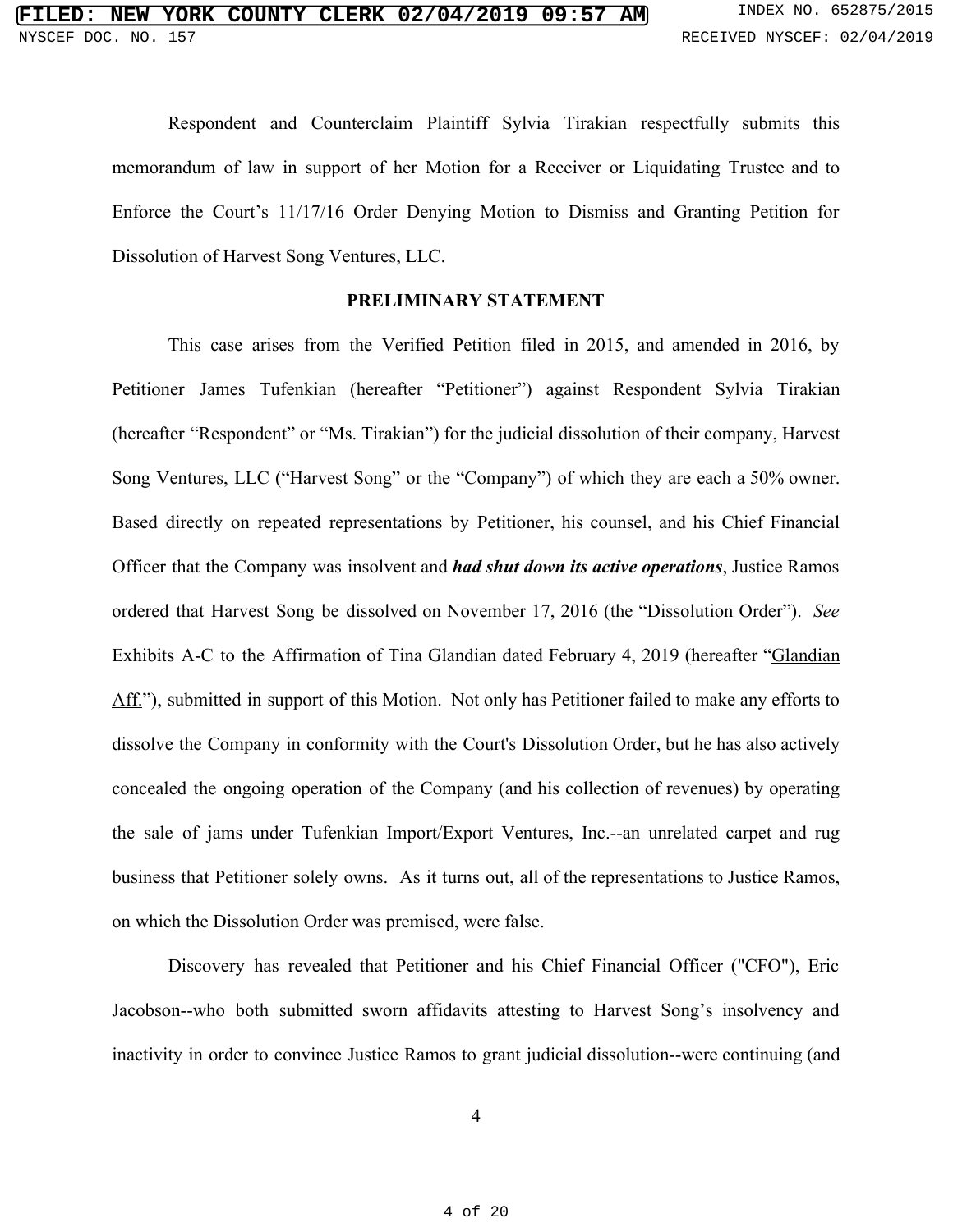are likely still continuing) to operate Harvest Song and sell the Company's product (specialty jams and preserves) through an unrelated business that Petitioner solely owns under a purported licensing agreement with Harvest Song, until at least the end of June 2018 (more than a year and a half after the Dissolution Order was issued by the Court). *See* Glandian Aff. ¶¶ 24-25; *see also* Exhibit F to Glandian Aff.

Since this evidence came to light more than six months ago, Petitioner has further delayed the effectuation of the Dissolution Order and these proceedings. His counsel first delayed in responding to numerous emails trying to schedule Petitioner and his CFO's depositions. *See* Glandian Aff. ¶¶ 30-32, 35, 37. Petitioner's counsel subsequently failed to appear at two Court-ordered status conferences in October and November of 2018. *See id.* ¶¶ 33-36. Then, after finally scheduling the depositions of Petitioner and Mr. Jacobson for the end of January, Petitioner's counsel canceled the properly noticed depositions at the last minute based on a sudden absurd claim that Respondent's counsel "may" have violated Section 470 of the Judiciary Law by not maintaining a physical office in the State during some unidentified time period. *See id.* ¶¶ 41-49.

To this end, on January 14, 2019, Petitioner served a baseless and facially invalid Subpoena *Duces Tecum* on 7 W. 24th St. LLC ("Subpoena"), the entity that owns the building in which Respondent's counsel's office is located, containing eleven ridiculous and intrusive requests for information, most of which is privileged, which were obviously intended to burden and harass Respondent's counsel and to delay the scheduled depositions. *See id.* ¶ 41; *see also* Exhibit N to Glandian Aff. Petitioner did not serve Respondent with a copy of the Subpoena in contravention of CPLR [2303\(a\)](https://www.westlaw.com/Document/NCCDA5A80987411D8819EEA39B23BA0F7/View/FullText.html?transitionType=Default&contextData=(sc.Default)&VR=3.0&RS=cblt1.0) and CPLR [3120\(3\)](https://www.westlaw.com/Document/NCAAEA0E0987411D8819EEA39B23BA0F7/View/FullText.html?transitionType=Default&contextData=(sc.Default)&VR=3.0&RS=cblt1.0). *Id.* The Subpoena was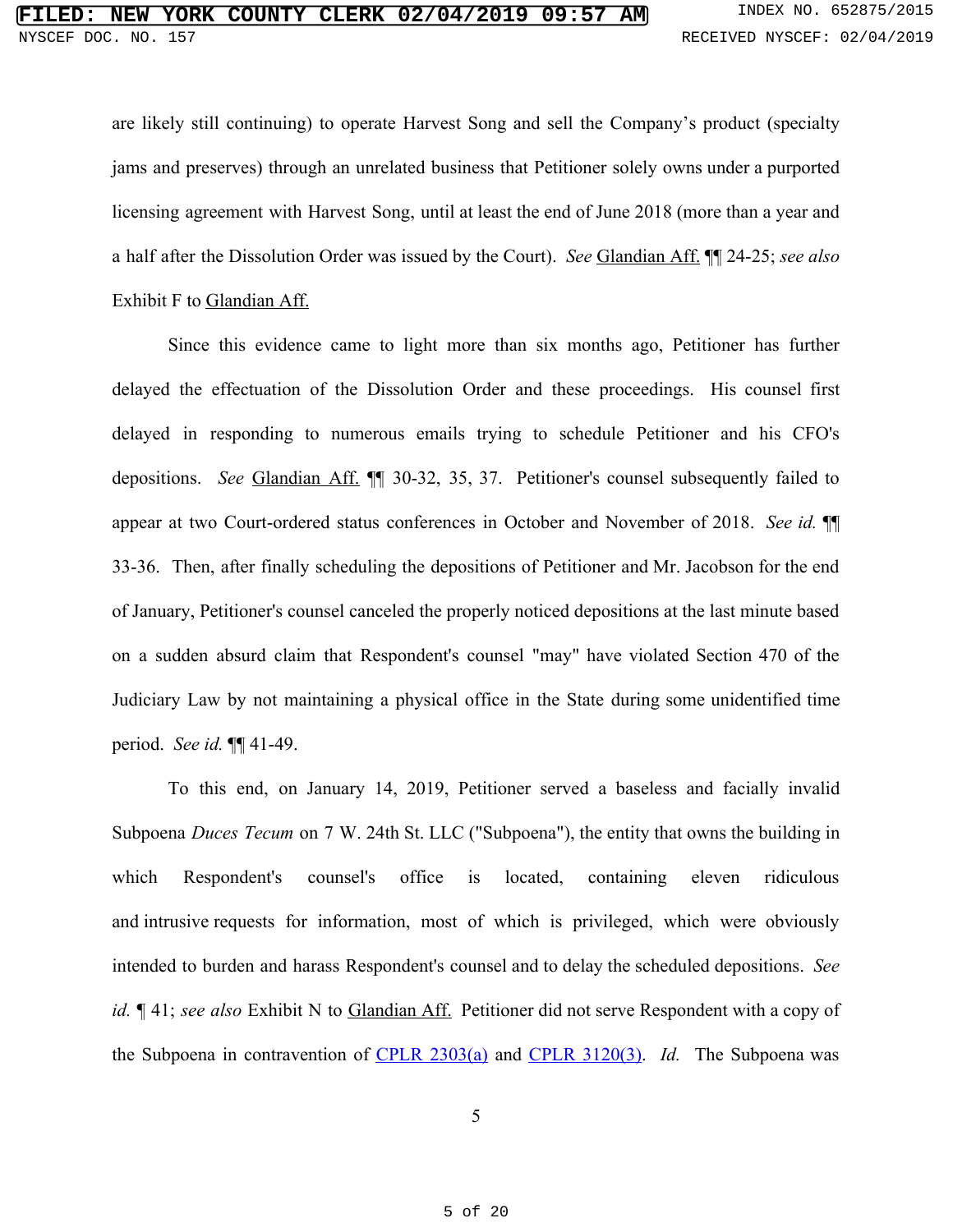simply a ruse for Petitioner and his CFO to avoid having to provide further deposition testimony and an effort to further delay the proceedings.

As explained below and in further detail in the Affirmation of Tina Glandian, Petitioner cannot and should not continue to be trusted with exclusive control over Harvest Song while Respondent's interests are irreparably harmed. This Motion requests that the Court immediately appoint a third-party receiver or liquidating trustee (as Justice Ramos had initially done), order an accounting, and enforce the Dissolution Order so that Petitioner can cease acting against the interests of Harvest Song. Without Court intervention and adequate oversight, Petitioner will continue to ignore the Dissolution Order and self-deal. The Court should also order Petitioner to pay Respondent's reasonable attorneys' fees and costs expended in defending against Petitioner's frivolous and dilatory tactics.

#### **STATEMENT OF RELEVANT FACTS**

The Affirmation of Tina Glandian sets forth the detailed factual record (which is not repeated here) and attaches documents relevant to this Motion. Only a few key facts are elaborated on below.

Petitioner's Verified Petition for Judicial Dissolution was accompanied by sworn statements by Petitioner and others averring that Harvest song was insolvent and had shut down its active operations. *See, e.g.,* [Verified](https://iapps.courts.state.ny.us/fbem/DocumentDisplayServlet?documentId=od_PLUS_9jUFHwtnq8U2md9x1Ww==&system=prodIndexNo=652875-2015) Petition [Doc. 1], ¶ 1 (describing Harvest Song as "an insolvent and currently non-operating limited liability company"); Exhibit A to Glandian Aff. at 7-8 (Petitioner's counsel representing to Justice Ramos that "*[t]he company has shut down its active operations.* It has about \$4,000 in the bank account.  $\Box$ ... There is no  $\Box$  reason to continue this business. *It's been shut down.*") (emphasis added). Based on the repeated pleas of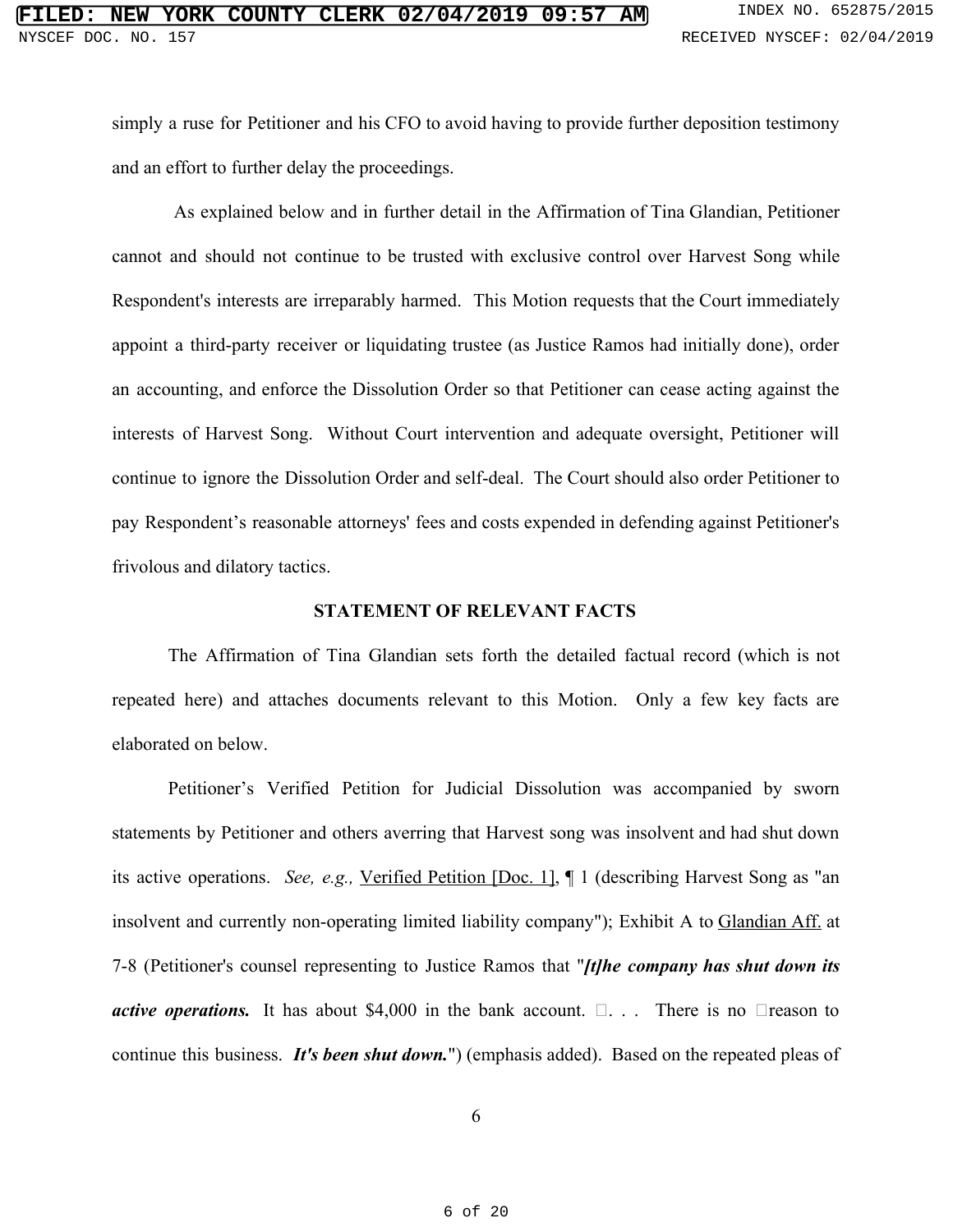insolvency and representations that Harvest Song's operations were completely shut down, Justice Ramos granted the judicial dissolution of Harvest Song in November of 2016. *See* Glandian Aff. ¶¶ 9-12.

Until that time, Petitioner maintained that the appointment of a receiver was urgently needed (and he had requested his own appointment). *See* Glandian Aff. ¶ 16. However, because the Court granted the appointment of a *third party* receiver (rather than appointing Petitioner as the receiver as he had requested), Petitioner promptly filed on December 2, 2016 a Notice of Request to Voluntarily Discontinue Third Cause of Action in which he represented to the Court, under penalty of perjury, that "[s]ince the Court heard oral argument, the Company has shut down its active operations, and, as of December 1, 2016, has: (a) only \$776 in cash . . ., (b) zero inventory . . ., (c) only \$1,980 in accounts receivable." *Id.*; Exhibit D to Glandian Aff. Because he claimed that "[t]he Company is obviously unable to pay the costs of a Receiver" and "a business with virtually no assets and no operations would unnecessarily cause the Company and the parties to incur significant costs and expenses with little, if any, benefit," *id.*, the Court allowed Petitioner to discontinue its claim for a receiver. *See* Glandian Aff. ¶ 20.

On December 15, 2016, Respondent filed her Second Amended Answer and Counterclaims in which she asserted a counterclaim for the appointment of a Receiver. *See id.* ¶ 18. Respondent also asserted a counterclaim for an Accounting given that--even back in 2016-- Petitioner had engaged in misconduct that caused Harvest Song financial loss, requiring an accounting of how much money has been expended and what funds are in Petitioner's possession. *See id.* ¶ 19.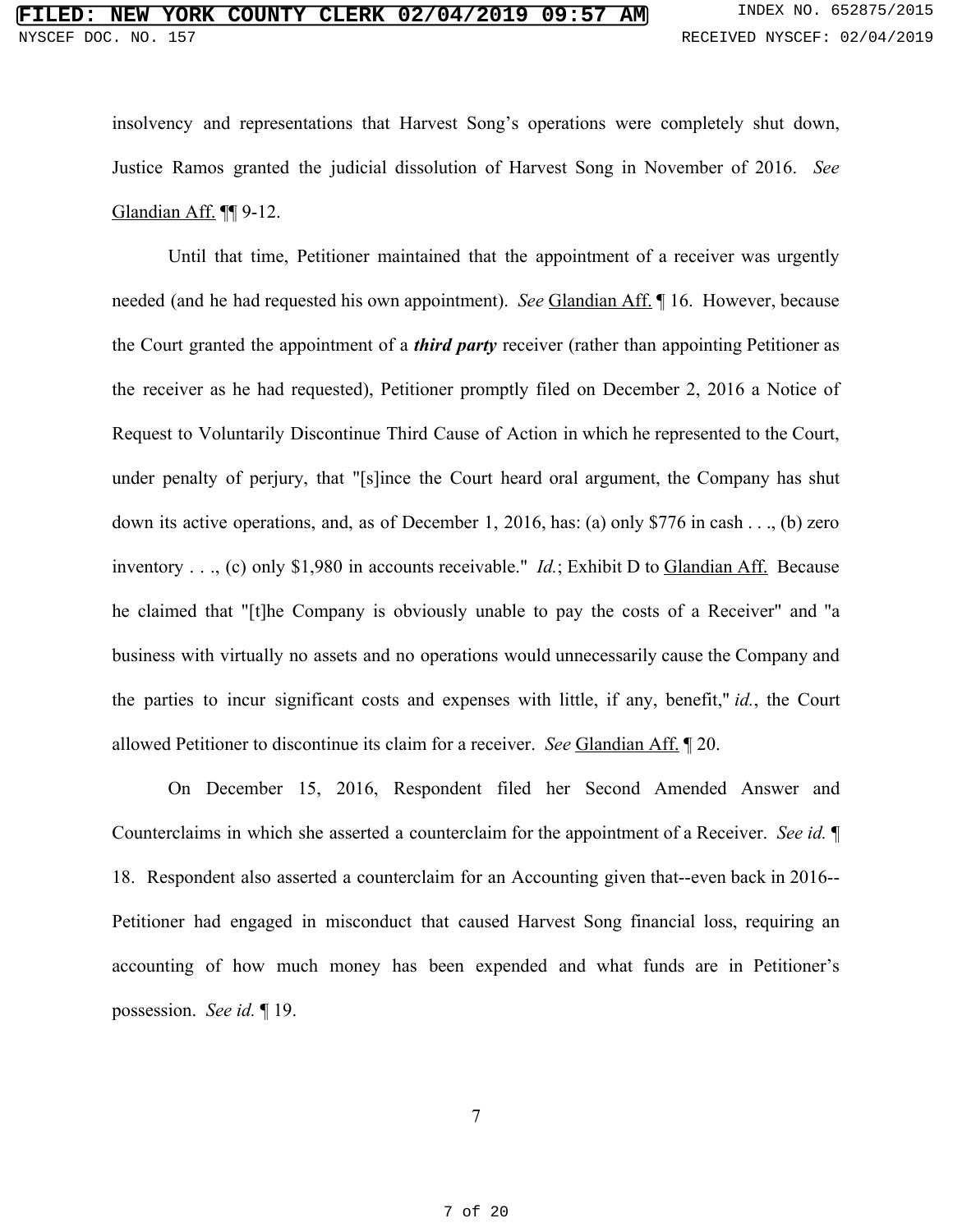On June 21, 2018, Respondent's counsel began to take the deposition of Petitioner's CFO, Eric Jacobson. *See id.* ¶ 24. As noted above, Mr. Jacobson had submitted a number of affidavits in which he informed the Court of Harvest Song's insolvency and inability to continue to carry on the business of the Company; he also submitted financial statements purporting to show insolvency, zero inventory, and net income loss. *See* Glandian Aff. ¶¶ 4-5, 7-8.

However, shortly after his deposition began, Respondent's counsel was shocked to discover that Petitioner, Petitioner's counsel, and Mr. Jacobson's repeated representations to the Court in support of the judicial dissolution (including in sworn affidavits) about the inactivity and insolvency of the Company were, in fact, false. *See* Glandian Aff. ¶¶ 24-28. Mr. Jacobson's testimony revealed that despite the Court's Dissolution Order more than a year and a half earlier, Petitioner had actively continued to operate Harvest Song through Tufenkian Import/Export Ventures, Inc. under an alleged licensing agreement with Harvest Song which was never disclosed to Respondent (the other 50% owner of the Company) or to the Court. *See* Exhibit F to Glandian Aff. at 72 ("Q. And Tufenkian Import/Export is the one who's running the business. Correct? A. Running? They're operating -- they're operating the sales of jams, yes."); *id.* at 66 ("we have been selling -- buying and selling product with Import/Export as a means of continuing to keep shelf space and what have you so that hopefully at the end of this legal situation, that the two parties can resolve and end up with something, I suppose.").

In fact, the Harvest Song operation was apparently so active in June of 2018 that Petitioner's own CFO, who submitted numerous affidavits in support of the Petition for Judicial Dissolution, testified that he was not even aware that the Court's dissolution order was final! *See* Exhibit F to Glandian Aff. at 41 ("Q. Before or after the judge ordered Harvest Song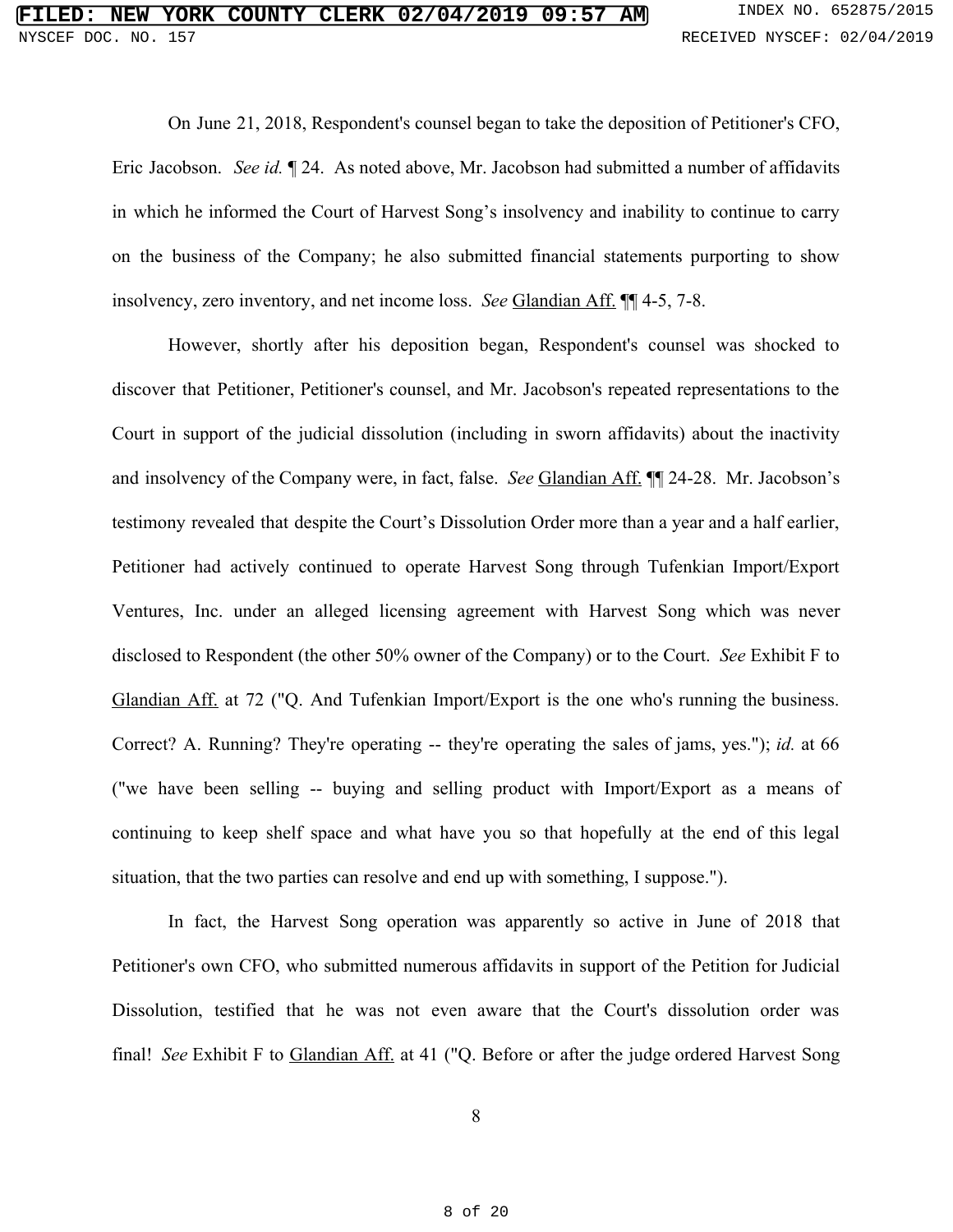dissolved? A. I don't know when the judge ordered Harvest Song."); *id* at 64; ("What I said was I know that there was an order to dissolve. Not being a lawyer, I also understood that that order to dissolve was being contested. As far as I knew, the status was unclear therefore. But I'm not a lawyer, so I don't know exactly what that means."; *id.* at 65 ("I heard there was an order, I heard it was contested. And so I don't know what the status is.").

Mr. Jacobson's testimony also revealed that by virtue of Petitioner's self-dealing, the

financial records of Harvest Song would not accurately show the sale of jams post-2016:

Q. Okay. Product sales report looks like it's 28 pages. It looks to me like you specifically limited, or whoever printed this out limited the date range. Is that correct? You can take a look. It looks like the date range was limited on that report.

A. I would say it was -- I don't know. I didn't actually generate the report myself. What I asked my person to do is generate the product sales report for the sale of Harvest Song products.

Q. Okay. Do you see anything in there that postdates July or August of 2016?

A. I mean, flipping through it quickly, no.

Q. Okay. Do you know for a fact that Harvest Song has still been selling product post July or August of 2016; correct?

A. There has been Harvest Song product sold post –

Q. 2016?

A. Right.

Q. Post July or August 2016.

A. Right.

Q. Why did you have, or why -- was the person who generated this report instructed not to show anything post July or August 2016?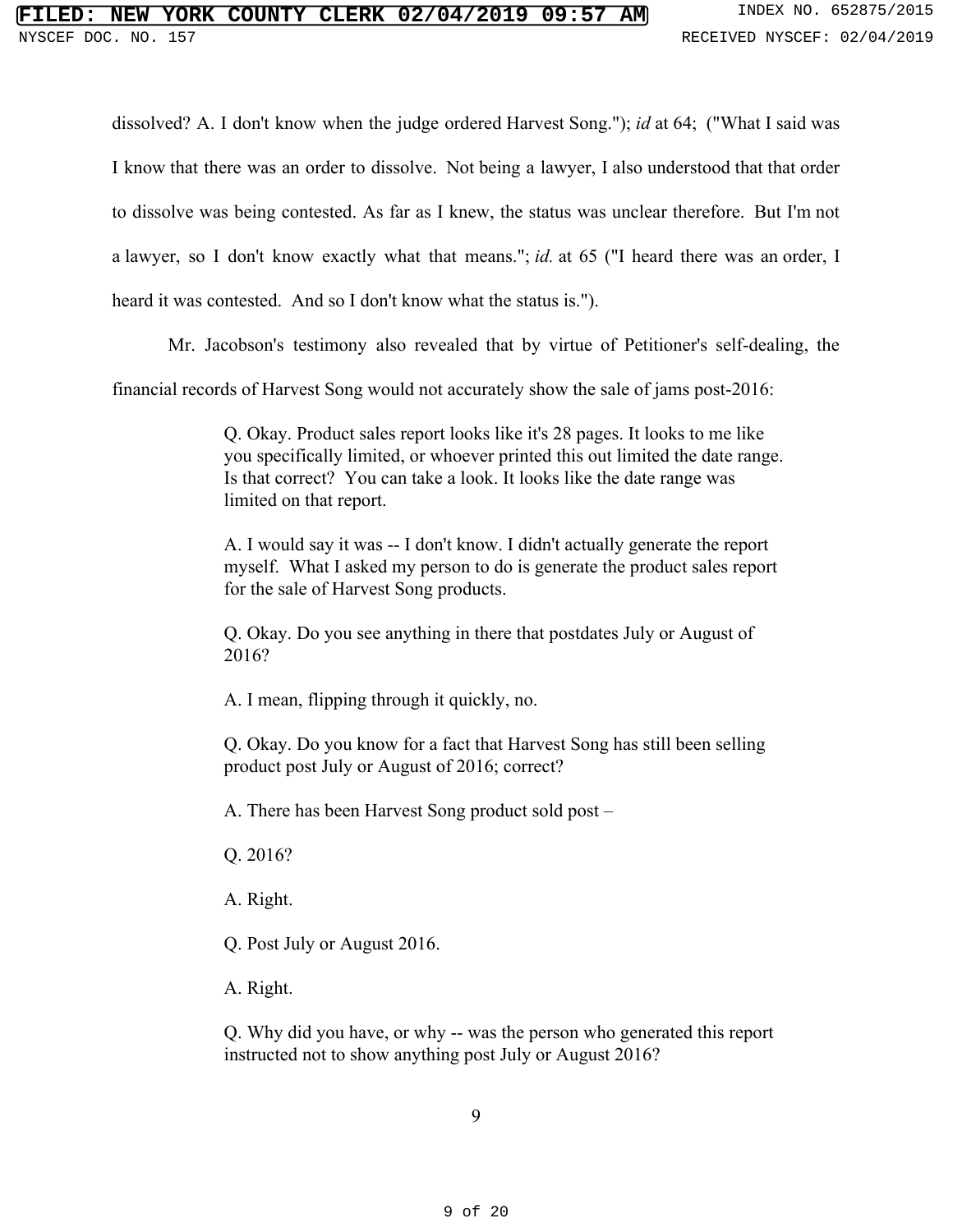A. No.

Q. Do you know when the judge's order was dissolving this corporation?

A. No.

Q. Or this LLC.

A. No.

Q. Would it be a coincidence if it was in 2016?

A. Again, I don't know when the date was. I don't know why that report stops at that date.

Q. Does the jump -- what do you call it, a USB or a jump drive that you produced?

A. I call it a flash drive or a thumb drive.

Q. Okay. So the flash drive that you produced, does that include information up until the day that you downloaded it, the financial information?

A. Well, again, that's QuickBooks. So we switched over from QuickBooks in 2015, I believe.

Q. So did you produce the SBT?

A. Yes. So that's the SBT for Harvest Song.

Q. And does that SBT go up until today?

A. The SBT goes up until today.

Q. And why did this just stop at August or July of 2016?

A. *Because at some point in 2016 Harvest Song, Tufenkian Import/Export Ventures, purchased goods directly to be able to sell and to keep the brand alive. And so those goods were sold by Import/Export Ventures.*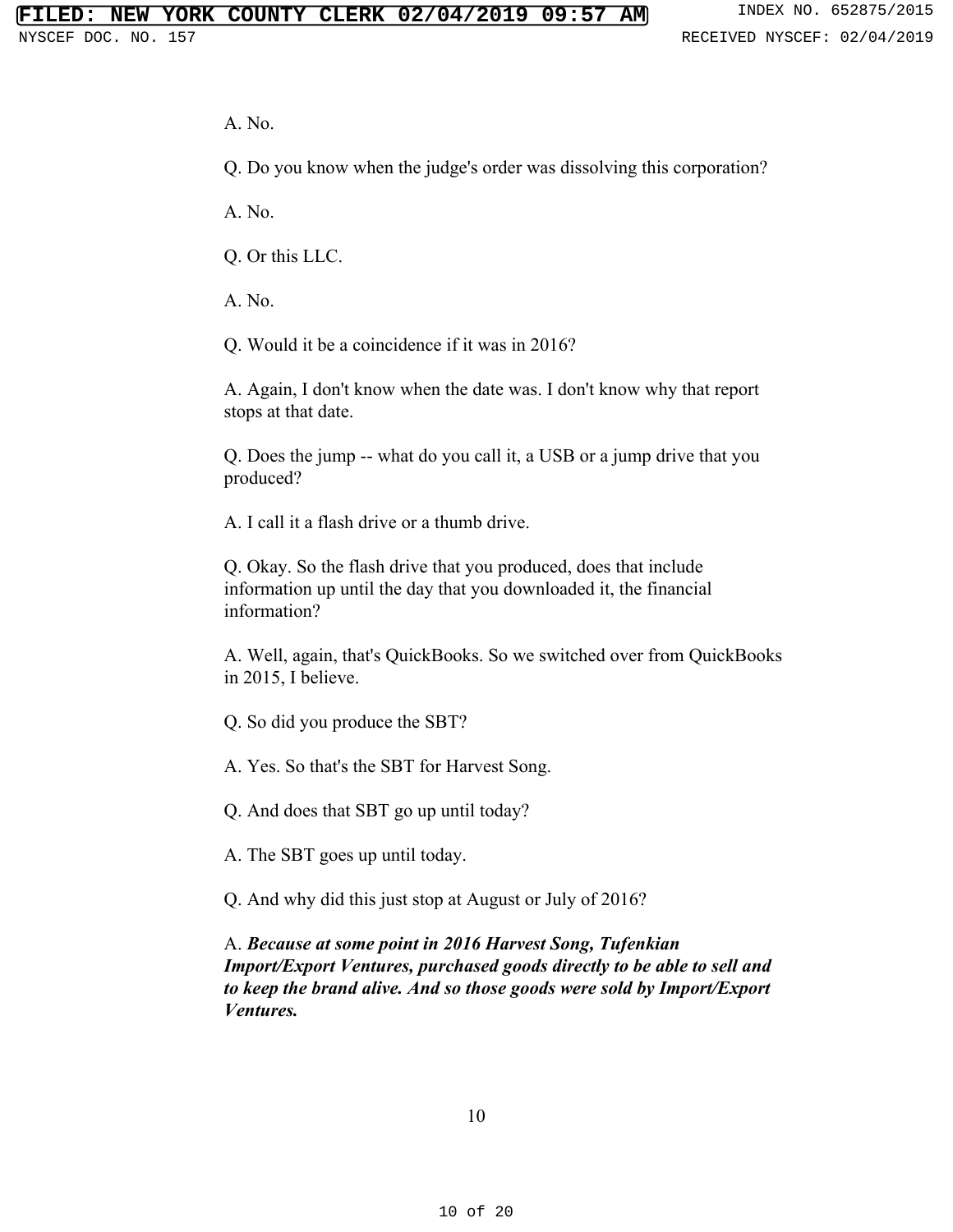Q. So what you're saying is that at some point Tufenkian Import/Export started operating Harvest Song. Is that your understanding of what happened?

A. Well, they've been operating since we took the inventory and what have you over from Sylvia in 2015.

Q. And then when you say they've been operating, have you been using the Harvest Song name?

A. Yes. The Harvest Song name was used.

Q. And have you been buying product since 2016?

A. Yes.

Q. Have you been buying product as of this year, 2018?

A. I provided the last purchase, which I think was in 2017. I think. I think that's what it is.

. . .

Q. Exhibit B. Who is the entity that's doing the purchasing for the products that are going to be sold as Harvest Song?

A. Tufenkian.

Q. What?

A. Tufenkian.

Q. Tufenkian Import/Export. Correct?

A. Correct. But still using the Harvest Song brand?

A. Correct.

Q. When they sell it. Correct?

A. Yes.

. . .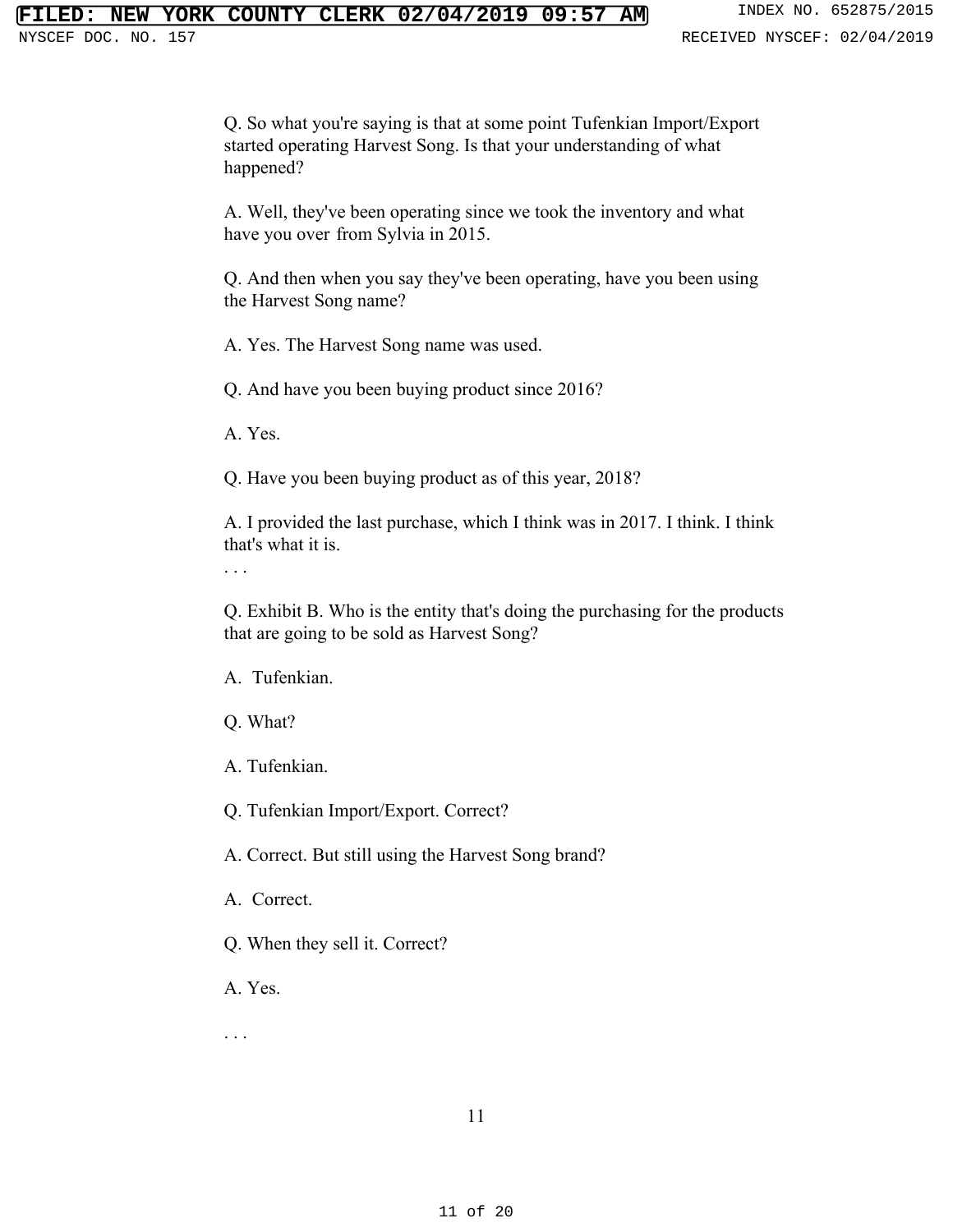Q. That's SBT. So why did you -- why doesn't it have up to date?

A. Because that, those goods were purchased by Import/Export. And they were paying a license, license fee to Harvest Song.

Exhibit F to Glandian Aff. at 30-38 (emphasis added).

When Responded later demanded a copy of the purported licensing agreement between Harvest Song and Tufenkian Import/Export Ventures, Inc., Petitioner conceded that no such licensing agreement exists. *See* Glandian Aff. ¶ 26.

Since this evidence came to light in June of 2018, Petitioner has further delayed the effectuation of the Dissolution Order and these proceedings. Petitioner's counsel failed to respond to repeated emails regarding deposition dates for Petitioner and his CFO. *See* Glandian Aff. ¶¶ 30-32, 35, 37. Petitioner's counsel failed to appear at two Court-ordered status conferences in October and November of 2018. *See id.* ¶¶ 33-36. And Petitioner and his CFO recently failed to appear at their timely and properly noticed depositions on January 30 and 28, 2019, respectively, to answer questions regarding Harvest Song operations and the status of the dissolution proceedings, among other issues. *See id.* ¶¶ 51-52; *see also* Exhibits P & Q to Glandian Aff. To compound matters, Petitioner has now lodged a baseless accusation against Respondent's counsel, which has taken a significant amount of time to address both by way of Objections to the Subpoena as well as preparation of the instant Motion and related filings.

### **ARGUMENT**

## **I. Respondent Has Made a Clear Evidentiary Showing that the Appointment of a Receiver or Liquidating Trustee Is Necessary to Protect Respondent's Property Interests.**

Section 703(a) of the New York Limited Liability [Company](https://www.westlaw.com/Document/N056FEA00883E11D881E9FEF4A4D44D69/View/FullText.html?transitionType=Default&contextData=(sc.Default)&VR=3.0&RS=cblt1.0) Law provides that "[u]pon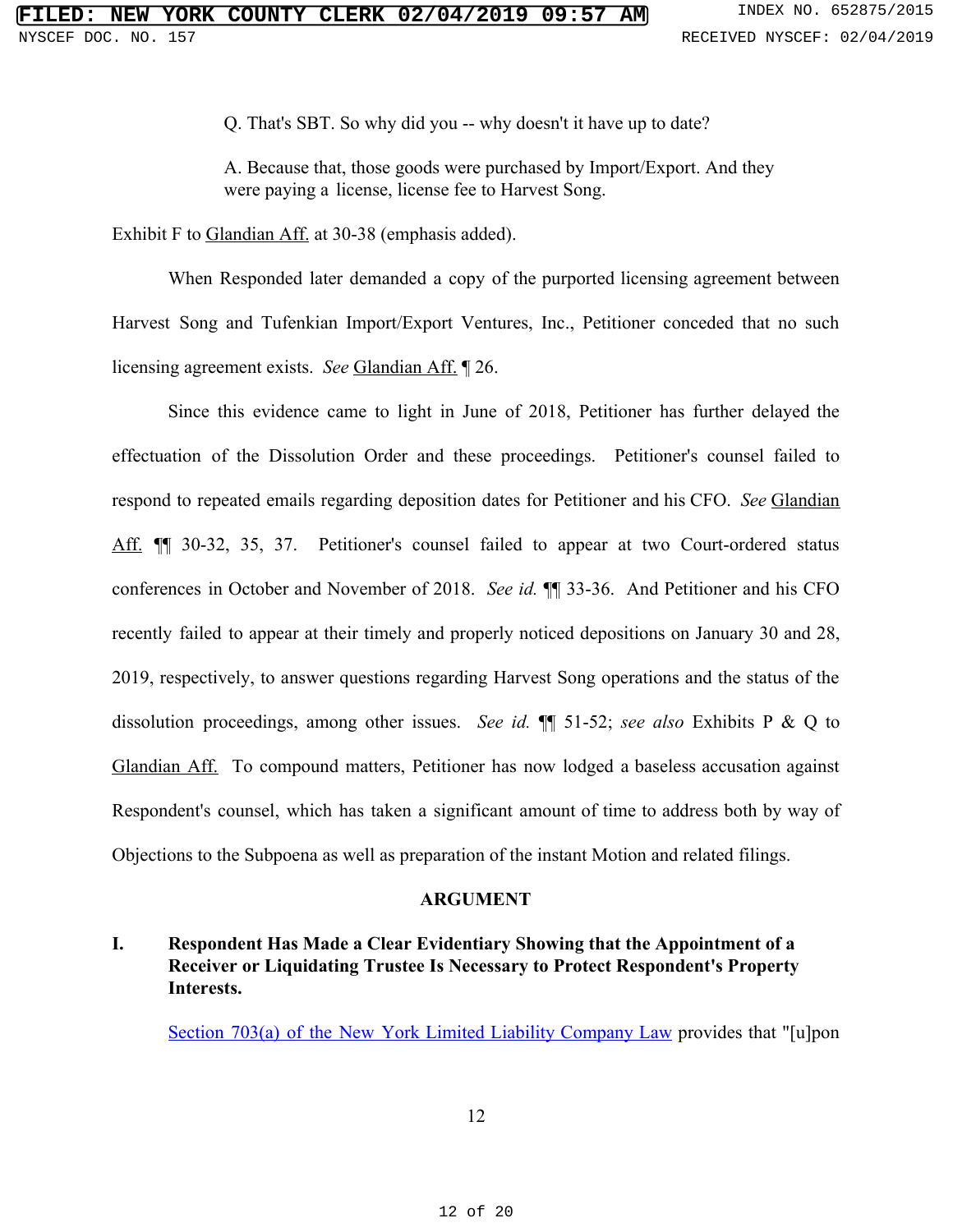cause shown, the supreme court in the judicial district in which the office of the limited liability company is located may wind up the limited liability company's affairs upon application of any member, or his or her legal representative or assignee, and in connection therewith may appoint a receiver or liquidating trustee."

In addition to the LLC Law, CPLR  $6401(a)$  also authorizes the appointment of a temporary receiver as a provisional remedy when property that is the subject of litigation is in danger of harm, injury or damage and such remedy is necessary to protect the interests of the parties. Specifically, CPLR [6401\(a\)](https://www.westlaw.com/Document/NCC4D83D0987411D8819EEA39B23BA0F7/View/FullText.html?transitionType=Default&contextData=(sc.Default)&VR=3.0&RS=cblt1.0) provides that "[u]pon motion of a person having an apparent interest in property which is the subject of an action in the supreme or a county court, a temporary receiver of the property may be appointed, before or after service of summons and at any time prior to judgment, or during the pendency of an appeal, where there is danger that the property will be removed from the state, or lost, materially injured or destroyed." A receiver may be appointed for any form of identifiable property, including any rents, profits or other income produced therefrom. *See, e.g.,* Butler v. [Gibbons, 225](https://www.westlaw.com/Document/I3e59cac6d9aa11d98ac8f235252e36df/View/FullText.html?transitionType=Default&contextData=(sc.Default)&VR=3.0&RS=cblt1.0) A.D.2d 335, 335, 638 [N.Y.S.2d 634, 634 \(1st Dep't 1996\)](https://www.westlaw.com/Document/I3e59cac6d9aa11d98ac8f235252e36df/View/FullText.html?transitionType=Default&contextData=(sc.Default)&VR=3.0&RS=cblt1.0).

A moving party seeking the appointment of a temporary receiver as a provisional remedy need only demonstrate that a receiver is necessary to prevent further harm or irreparable loss to the property. *See* S. Z. B. Corp. v. Ruth, 14 A.D.2d 678, 678, 219 [N.Y.S.2d](https://www.westlaw.com/Document/I06124837d7ee11d9bf60c1d57ebc853e/View/FullText.html?transitionType=Default&contextData=(sc.Default)&VR=3.0&RS=cblt1.0) 889, 890 (1st Dep't [1961\);](https://www.westlaw.com/Document/I06124837d7ee11d9bf60c1d57ebc853e/View/FullText.html?transitionType=Default&contextData=(sc.Default)&VR=3.0&RS=cblt1.0) *see also* [N](https://www.westlaw.com/Document/Ib82cff31d90911d983e7e9deff98dc6f/View/FullText.html?transitionType=Default&contextData=(sc.Default)&VR=3.0&RS=cblt1.0)*elson v. [Nelson,](https://www.westlaw.com/Document/Ib82cff31d90911d983e7e9deff98dc6f/View/FullText.html?transitionType=Default&contextData=(sc.Default)&VR=3.0&RS=cblt1.0)* 99 A.D.2d 917, 917-18, 473 [N.Y.S.2d](https://www.westlaw.com/Document/Ib82cff31d90911d983e7e9deff98dc6f/View/FullText.html?transitionType=Default&contextData=(sc.Default)&VR=3.0&RS=cblt1.0) 40, 41 (1984) (although appointment of a temporary receiver should not be granted lightly, when plaintiff has satisfied its burden it is entitled to such relief, even where an ongoing business is involved; receiver appointed without evidentiary hearing).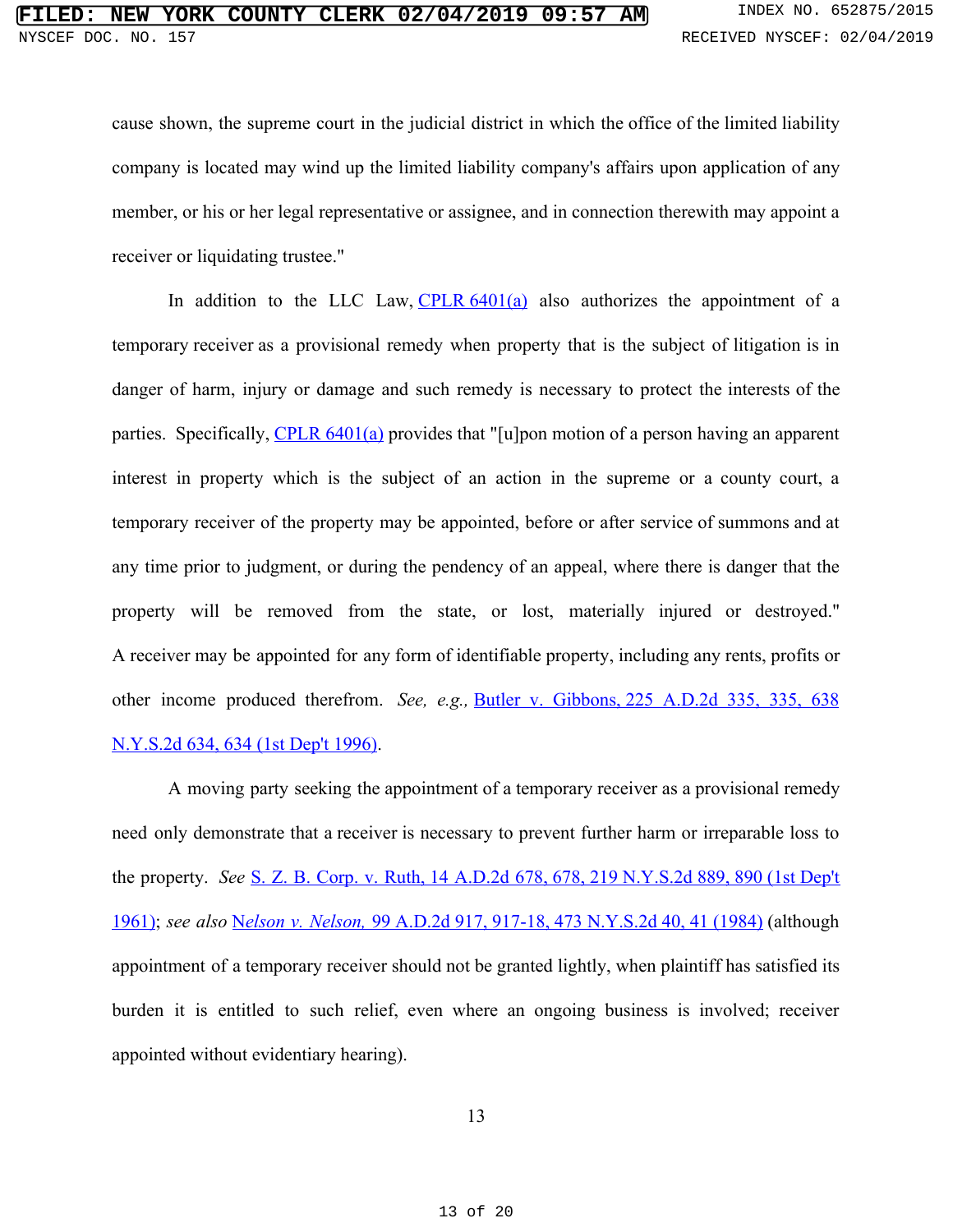#### In *[Meagher](https://www.westlaw.com/Document/Iaf1152d0013611e88b66e4c91e845832/View/FullText.html?transitionType=Default&contextData=(sc.Default)&VR=3.0&RS=cblt1.0) v. Doscher,* 157 A.D.3d 880, 884, 69 [N.Y.S.3d](https://www.westlaw.com/Document/Iaf1152d0013611e88b66e4c91e845832/View/FullText.html?transitionType=Default&contextData=(sc.Default)&VR=3.0&RS=cblt1.0) 708, 712 (N.Y. App. Div.

[2018\),](https://www.westlaw.com/Document/Iaf1152d0013611e88b66e4c91e845832/View/FullText.html?transitionType=Default&contextData=(sc.Default)&VR=3.0&RS=cblt1.0) the court found that the appointment of a receiver was necessary to protect the parties' interests, given the state of affairs between them, and that one party's unilateral actions presented a danger of material injury to the other party's property. The court explained that

the plaintiffs submitted evidence: that there was litigation between Emerson Associates and a corporation owned by Doscher concerning which entity owned certain trademarks, including the name "The Sloppy Tuna"; that Doscher executed a license agreement on behalf of Emerson Associates, pursuant to which Emerson Associates was obligated to pay licensing fees to Doscher's corporation to use the trademarks in connection with the operation of The Sloppy Tuna; and that Doscher was using Emerson Associates' funds to pay his legal bills in Action No. 1 and Action No. 2. Accordingly, under these circumstances, the court properly granted the plaintiffs' motion to appoint a temporary receiver.

*Id.*

The First Department's recent decision in *Matter of [Eugene,](https://www.westlaw.com/Document/Ifcfb99d03e6011e8a86fd9971ed14fe1/View/FullText.html?transitionType=Default&contextData=(sc.Default)&VR=3.0&RS=cblt1.0)* 160 [A.D.3d](https://www.westlaw.com/Document/Ifcfb99d03e6011e8a86fd9971ed14fe1/View/FullText.html?transitionType=Default&contextData=(sc.Default)&VR=3.0&RS=cblt1.0) 506, 507, 75

[N.Y.S.3d](https://www.westlaw.com/Document/Ifcfb99d03e6011e8a86fd9971ed14fe1/View/FullText.html?transitionType=Default&contextData=(sc.Default)&VR=3.0&RS=cblt1.0) 8, 9 (N.Y. App. Div.), *appeal dismissed sub nom. Matter of Accounting by Eugene,* 32

N.Y.3d 1070, 113 N.E.3d 466 (2018), is also instructive. There, the First Department held that the surrogate court did not improvidently exercise its discretion in granting a motion to appoint a temporary receiver where the potential objectants demonstrated by clear and convincing evidence that continued control by the executor of the decedent's estate would result in irreparable harm to their interests. *Id.* The "potential objectants submitted evidence showing that executor commingled funds, delayed proceedings, failed to comply with stipulation requiring sale of estate property, engaged in self-dealing, and failed to account for revenues generated by the estate properties." *Id.* The court further held that "the potential objectors' attorney's affirmation was sufficient to make a prima facie showing of the executor's dilatory conduct in that the attorney had first-hand knowledge of the facts stated therein."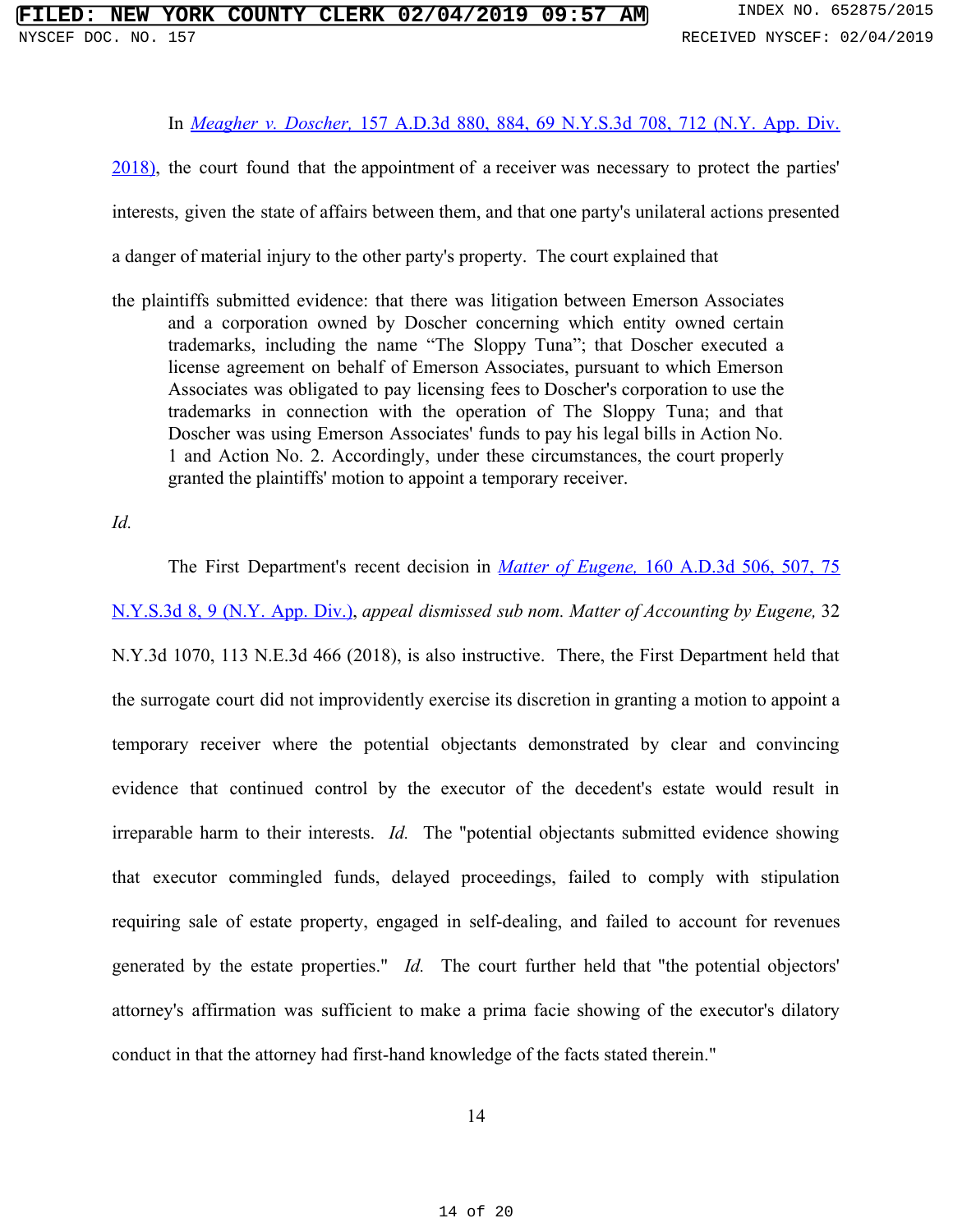Here, the misconduct by Petitioner is even more egregious than that in *Matter of Eugene, supra*. As detailed in the Affirmation of Tina Glandian, nearly \$500,000 in Company assets has been depleted by Petitioner since the commencement of this case. *See* Glandian Aff. ¶¶ 5, 8, 11. And less than a year after this action was filed, financial records submitted by Petitioner revealed that the loan to himself had been paid down by several hundred thousand dollars. *Id.* ¶ 8. Furthermore, the deposition of Eric Jacobson revealed that Petitioner has utterly failed to comply with the Court's Dissolution Order, he has delayed and continues to delay proceedings, he has commingled funds with his other business, he has engaged in self-dealing, and he has failed to properly account for revenues generated by the Company. *See generally* Exhibit F to Glandian Aff. All of this misconduct has harmed and threatens to further harm Respondent's property interests, including the value and income generated by Harvest Song.

Although Respondent has asserted a claim for a receiver or liquidating trustee and for an accounting in her Second Amended Answer and Counterclaims, the facts outlined in the Affirmation of Tina Glandian demonstrate that prompt action is required. Because Respondent has made a clear evidentiary showing that the immediate appointment of a receiver or liquidating trustee is necessary to protect her property interests, the Court should grant her motion.

#### **II. An Accounting of Harvest Song's Affairs Should Be Ordered.**

As set forth herein and as detailed in the accompanying Affirmation of Tina Glandian, Petitioner continues to sell product under the Harvest Song brand name despite entry of the Dissolution Order. Petitioner was charged with complying with the Court's directive of dissolving the Company; yet he failed to do so. To the contrary, he actively tried to conceal the ongoing operations of the Company (and his collection of revenues) by operating the sale of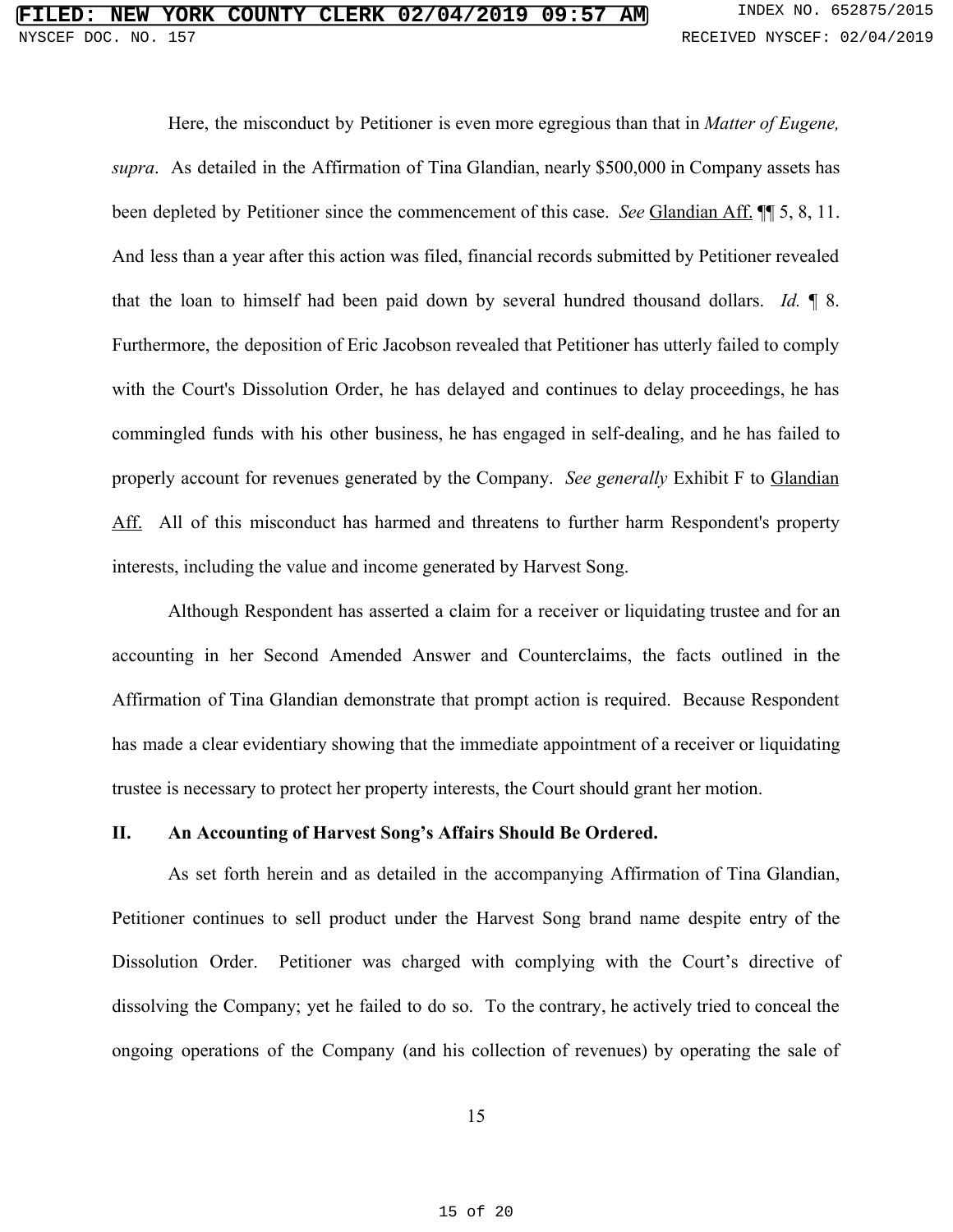jams under Tufenkian Import/Export Ventures, Inc.--an unrelated carpet and rug business that Petitioner solely owns.

Respondent has a right to an accounting given her status as a party to a dissolution proceeding and the 50% owner of Harvest Song. Petitioner respectfully requests that the Court order Petitioner to account to the Court-appointed receiver or liquidating trustee for its full business affairs and expenses, including any and all business conducted through Tufenkian Import/Export Ventures, Inc. or any of Petitioner's other entities.

#### **III. The Dissolution Order Should Be Enforced.**

Respondent respectfully respects that the Court set an aggressive schedule for the winding down and liquidation of Harvest Song following appointment of the receiver or liquidating trustee, as well as for the remainder of this case (which has been pending for almost three and a half years with only Respondent's deposition completed to date).

Petitioner's CFO testified--more than six months ago in June of 2018 and more than a year and a half after Justice Ramos entered the Dissolution Order--that Harvest Song products were continuing to be sold. Despite having submitted a number of affidavits in this case in support of a judicial dissolution, Mr. Jacobson testified that he was not even aware in June of 2018 that the Court had entered a Dissolution Order.

A deadline for the completion of dissolution should be set, as well as other related milestones. Without a receiver, oversight, and a schedule, the Dissolution Order will continue to be undermined by Petitioner.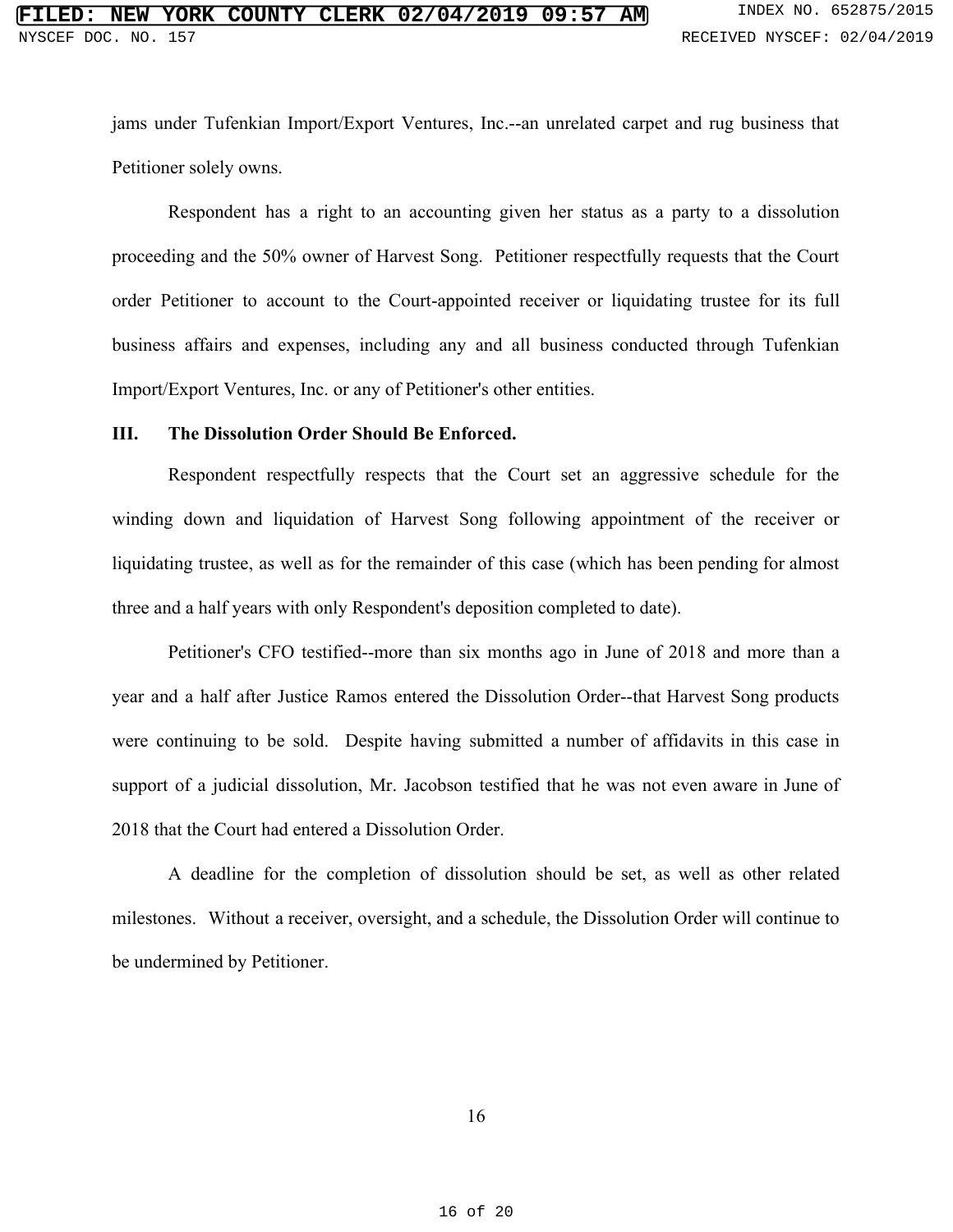### **IV. Respondent Should Be Awarded Her Attorneys' Fees And Costs In Defending Against Petitioner's Frivolous and Dilatory Conduct.**

It is well settled that an attorney or party who fails to properly investigate the facts and proceeds to take legal action may be subjected to financial sanctions for conducting "frivolous" litigation. *See* 22 [NYCRR](https://www.westlaw.com/Document/I1C1E36A0BDA111DE9F5ECEFD6C354282/View/FullText.html?transitionType=Default&contextData=(sc.Default)&VR=3.0&RS=cblt1.0) § 130-1.1. Rule 130-1.1 provides that a party's conduct is "frivolous" if:

- (1) it is completely without merit in law and cannot be supported by a reasonable argument for an extension, modification or reversal of existing law;
- (2) it is undertaken primarily to delay or prolong the resolution of the litigation, or to harass or maliciously injure another; or
- (3) it asserts material factual statements that are false.  $\square$

22 NYCRR § 130-1.1(c)(1)-(3).

In order to determine if conduct is frivolous, the Court considers "the circumstances under which the conduct took place, including the time available for investigating the legal or factual basis of the conduct, and whether or not the conduct was continued when its lack of legal or factual basis was apparent, should have been apparent, or was brought to the attention of counsel or the party."  $22$  NYCRR § 130-1.1(c).

Here, new counsel entered their appearances in this matter on January 7, 2019, Glandian Aff. ¶ 39, and served the Subpoena alleging a potential Section 470 violation by Respondent's counsel exactly one week later, on January 14, 2019, *id.* ¶ 41. The brief time that elapsed between entry of the appearances and service of the Subpoena show that counsel did not conduct an adequate investigation of the facts prior to taking legal action. And Petitioner's existing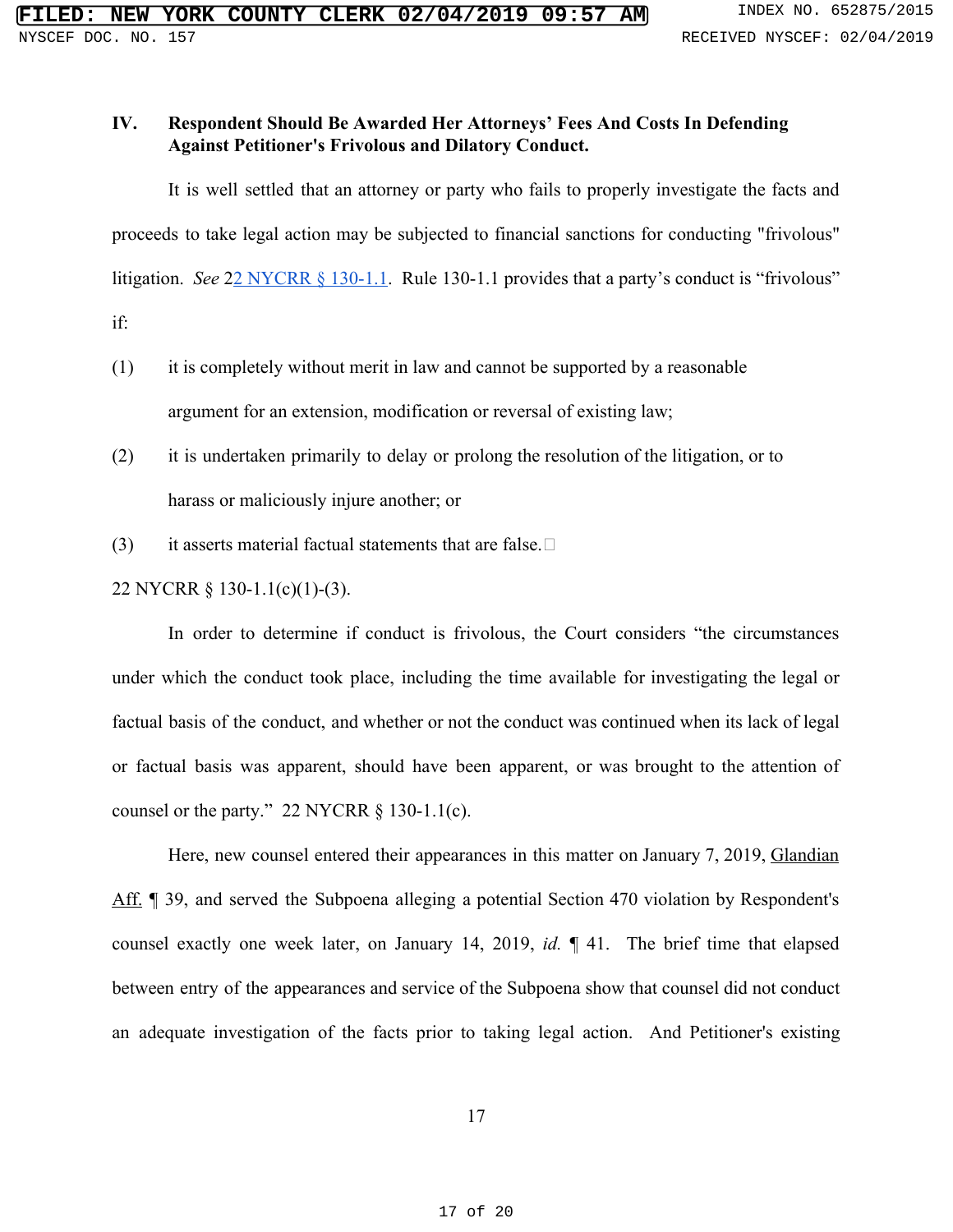counsel who has represented Petitioner since the inception of this case, has never leveled such an absurd accusation against Respondent's counsel during the pendency of this case for nearly three and a half years.

Rather, it is obvious that the Subpoena was served for a purely frivolous purpose, namely to delay the sworn testimony of Petitioner and Mr. Jacobson. Furthermore, despite numerous detailed representations by Respondent's counsel that their firm had not violated Section 470 of the Judiciary Law at any time, including detailed representations about Mr. Geragos's purchase of the building located at 7 W. 24th Street, when Respondent's counsel began to occupy Suite 2 of the building, and how many individuals had worked from the office at that location, as well as a lengthy meet and confer telephone discussion in which Respondent's counsel disclosed additional details about their firm's compliance with Section 470, Petitioner's counsel refused to withdraw the Subpoena and failed to appear for the properly noticed depositions of Petitioner and Mr. Jacobson. *See* Glandian Aff. ¶¶ 44, 47-48.

Petitioner's dilatory tactics, including 1) failing to appear at two status conferences with the Court, 2) serving a facially invalid and unenforceable Subpoena *Duces Tecum* accusing opposing counsel of violating Section 470 of the Judiciary Law without adequate investigation of the facts, 3) refusing to withdraw that Subpoena in the face of contrary facts and representations by counsel, and 4) canceling two key depositions at the eleventh hour on contrived Section 470 grounds constitutes frivolous conduct.

Significant time and money was spent to prepare for Petitioner and Mr. Jacobson's depositions and for Mr. Geragos to travel cross-country to attend. In addition to those expenses, Respondent's counsel has also incurred substantial costs to prepare Objections to a frivolous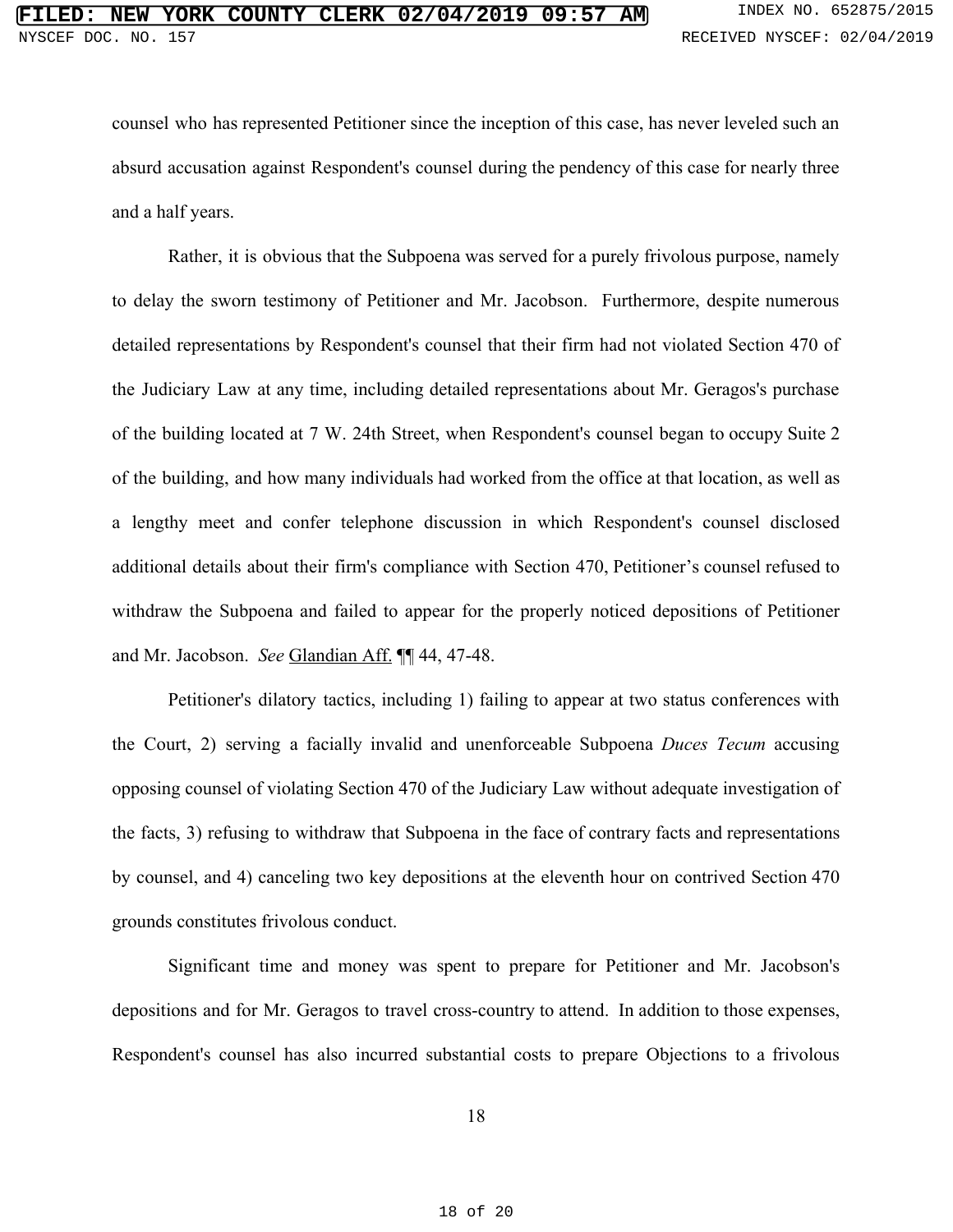subpoena as well as the instant Motion and related documents. Petitioner's failure to appear at two status conferences in October and November of 2018 also caused unnecessary time and expense for Respondent's counsel. *See* Glandian Aff. ¶¶ 33, 36, 53. Accordingly, Respondent respectfully requests that Petitioner be ordered to pay Respondent's reasonable attorneys' fees and costs expended on all of these efforts. *See, e.g., Visual Arts Found., Inc. v. [Egnasko,](https://www.westlaw.com/Document/Iec7350cf4c1511e1bdb9e162c1ad40c0/View/FullText.html?transitionType=Default&contextData=(sc.Default)&VR=3.0&RS=cblt1.0)* [91](https://www.westlaw.com/Document/Iec7350cf4c1511e1bdb9e162c1ad40c0/View/FullText.html?transitionType=Default&contextData=(sc.Default)&VR=3.0&RS=cblt1.0) A.D.3d 578, 578, 939 [N.Y.S.2d](https://www.westlaw.com/Document/Iec7350cf4c1511e1bdb9e162c1ad40c0/View/FullText.html?transitionType=Default&contextData=(sc.Default)&VR=3.0&RS=cblt1.0) 13 (1st Dep't 2012) (directing lower court to hold hearing on amount of damages "incurred from those aspects of [the party's] litigation conduct that were 'frivolous,' including [] impeding discovery, . . . and conduct which was 'undertaken primarily to delay or prolong the resolution of the litigation'").

### **CONCLUSION**

For the foregoing reasons, Respondent and Counterclaim Sylvia Tirakian respectfully requests that the Court grant this Motion for a Receiver or Liquidating Trustee and to Enforce the Court's 11/17/16 Order Denying Motion to Dismiss and Granting Petition for Dissolution of Harvest Song Ventures, LLC, and that the Court award Respondent her reasonable attorneys' fees and costs related to this matter.

Dated: New York, New York February 4, 2019

Respectfully submitted,

GERAGOS & GERAGOS, APC

*/s/ Tina Glandian* . Tina Glandian 7 W. 24th Street, Suite 2 New York, New York 10010 Tel. (213) 625-3900 *Attorneys for Respondent and Counterclaim Plaintiff Sylvia Tirakian*